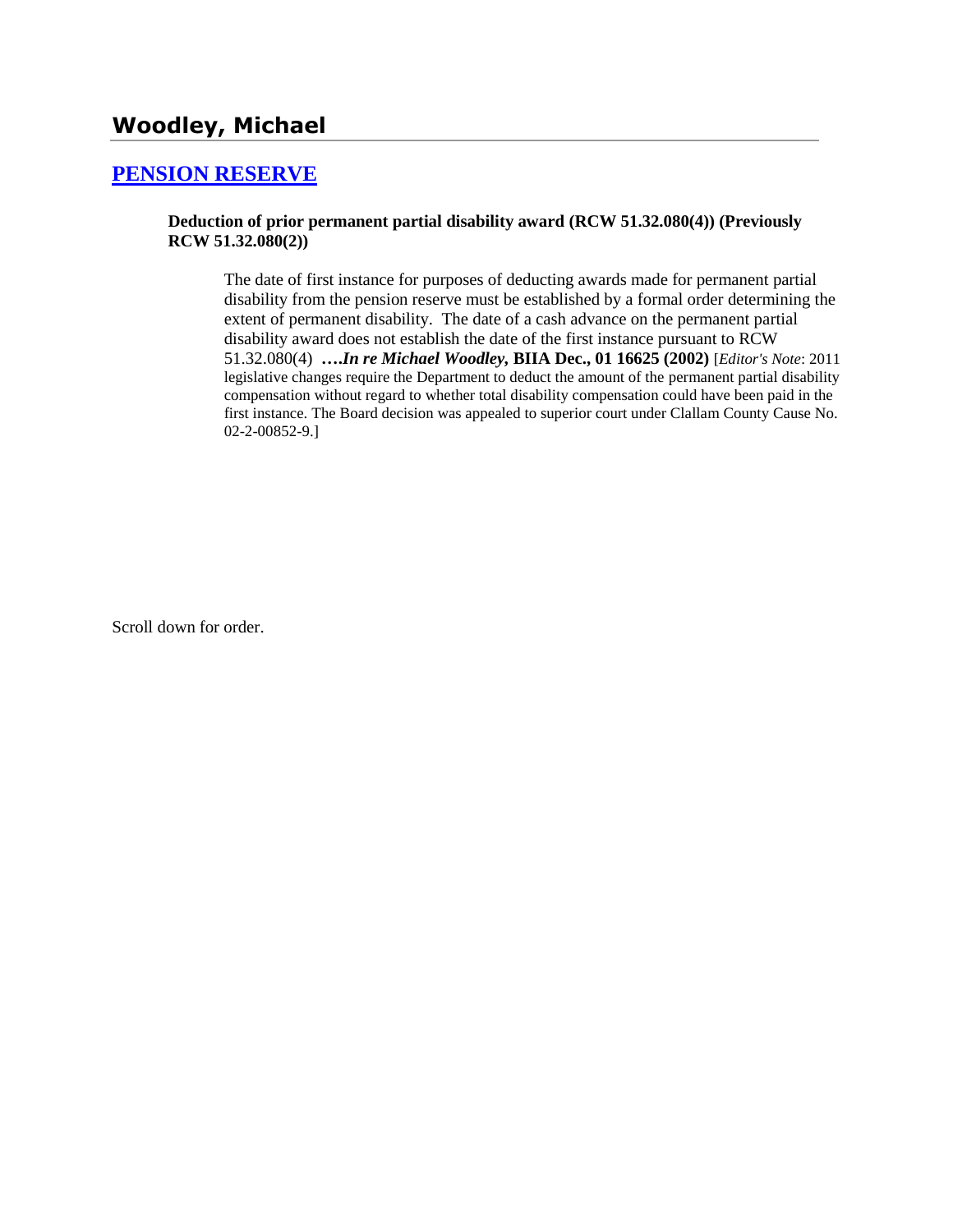## **BEFORE THE BOARD OF INDUSTRIAL INSURANCE APPEALS STATE OF WASHINGTON**

**)**

**IN RE: MICHAEL L. WOODLEY ) DOCKET NO. 01 16625**

**CLAIM NO. H-907479 ) DECISION AND ORDER**

APPEARANCES:

Claimant, Michael L. Woodley, by Casey & Casey, P.S., per Carol L. Casey

Employer, Weber Construction, None

Department of Labor and Industries, by The Office of the Attorney General, per AnnaLisa Gellermann, Assistant

The claimant, Michael L. Woodley, filed an appeal with the Board of Industrial Insurance Appeals on June 18, 2001, from an order of the Department of Labor and Industries dated April 25, 2001. The order affirmed the provisions of a prior Department order dated November 7, 2000, which terminated time loss compensation as paid to December 15, 2000, placed the claimant on a pension effective December 16, 2000, determined the permanent partial disability of \$27,764.32, including interest if applicable, previously paid by an order that had become final, was to be deducted from the pension reserve, and denied responsibility for Hepatitis C as not being caused by, or aggravated by, the industrial injury. **REVERSED AND REMANDED.**

# **DECISION**

Pursuant to RCW 51.52.104 and RCW 51.52.106, this matter is before the Board for review and decision on timely Petitions for Review filed by the Department of Labor and Industries and the claimant to a Proposed Decision and Order issued on April 25, 2002, in which the order of the Department dated April 25, 2001, was reversed and remanded to the Department with direction to recalculate the reduction of the pension reserve to include only the amount of the permanent partial disability award (\$27,600.38), not the amount of any interest paid (\$163.94), and to apply the new calculation to all pension payments made to the claimant since December 16, 2000, the effective date of the pension.

The Board has reviewed the evidentiary rulings in the record of proceedings and finds that no prejudicial error was committed. The rulings are affirmed.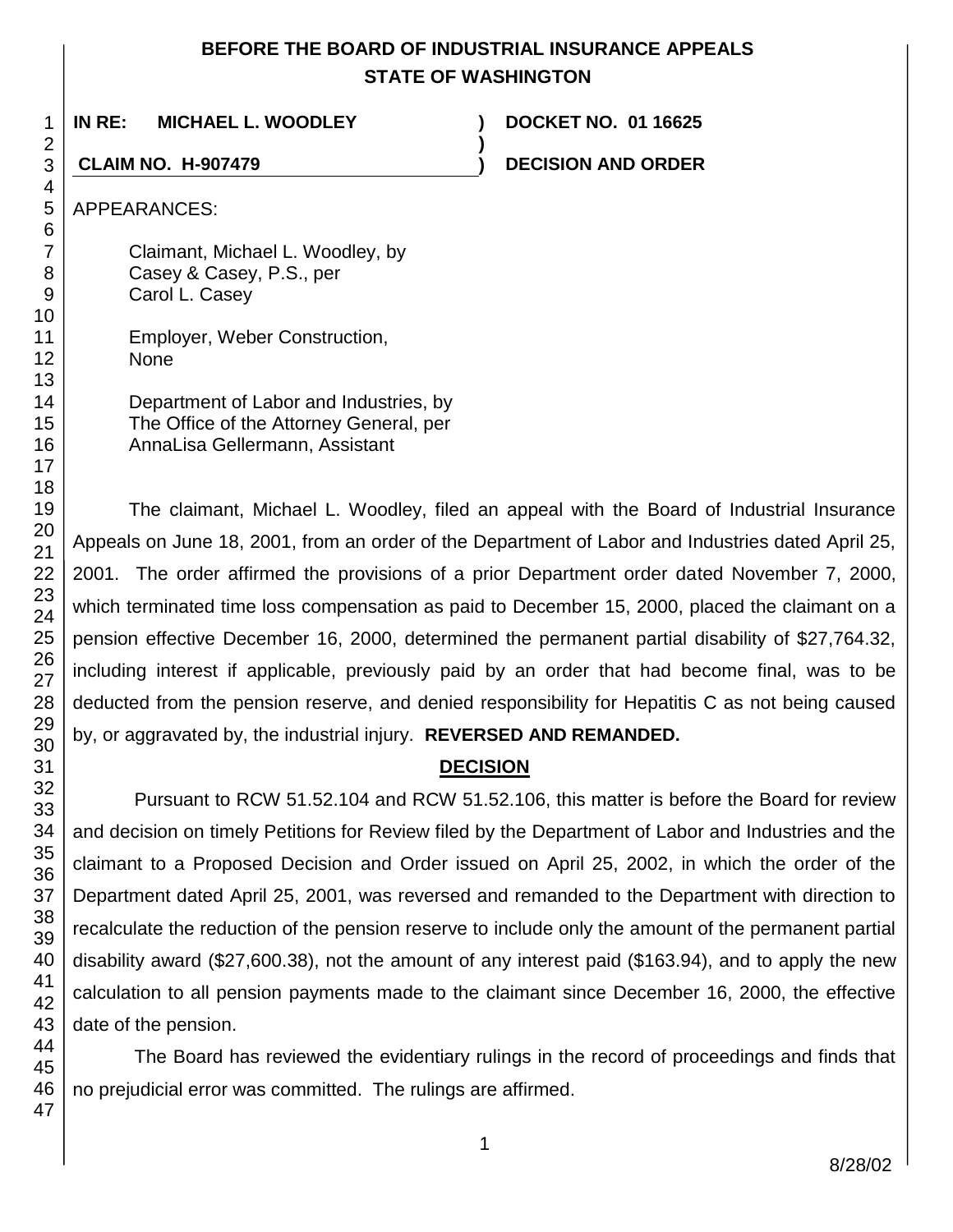After careful review of the Petitions for Review filed on behalf of both the Department and Mr. Woodley, and after careful review of the Proposed Decision and Order, we believe that both the Department and our industrial appeals judge have failed to correctly identify the date of first instance as provided for in RCW 51.32.080(4).

This appeal calls for us to yet again construe RCW 51.32.080(4). This statute provides:

If permanent partial disability compensation is followed by permanent total disability compensation, any portion of the permanent partial disability compensation which exceeds the amount that would have been paid the injured worker if permanent total disability compensation had been paid in the first instance, shall be deducted from the pension reserve of such injured worker and his or her monthly compensation payments shall be reduced accordingly.

The purpose of this section is to avoid any windfall to a claimant that might result from the payment of both a permanent partial disability and permanent total disability benefits.

Initially, there was some confusion regarding the question of how to construe the "date of first instance." When this Board first construed this issue, we concluded that the date of first instance was the date of the first payment of permanent partial disability, which became final. It appears that the Department of Labor and Industries still makes this distinction according to the testimony of Laura Farley, a Claims Adjudicator 5 for the Department of Labor and Industries. Ms. Farley's testimony was presented by the claimant in this matter, no doubt for the purpose of determining which date the Department used for calculating the reduction from the pension reserve.

Since the Supreme Court issued its decision in *Stuckey v. Department of Labor & Indus.*, 129 Wn.2d 289 (1996), this Board has ceased to draw a distinction between final and non-final orders. *In re Coral D. Osbourn*, Dckt. Nos. 97 6940 and 97 7540 (June 9, 1999). For the purpose of calculating the deduction from the pension reserve, the Department used June 24, 1987, as the date of first instance, as this was the first award of permanent partial disability that became final. This was not the first award of permanent partial disability. Therefore, we find it necessary to reverse the Proposed Decision and Order and remand this matter to the Department with directions to calculate deductions from the pension reserve using the correct date of first instance.

In the present case, Mr. Woodley received several payments of permanent partial disability. Some of these were merely advances on permanent partial disability. Two others were formal awards of permanent partial disability. The dates are as follows:

4/12/85 The Department paid an advance of permanent partial disability of \$3,000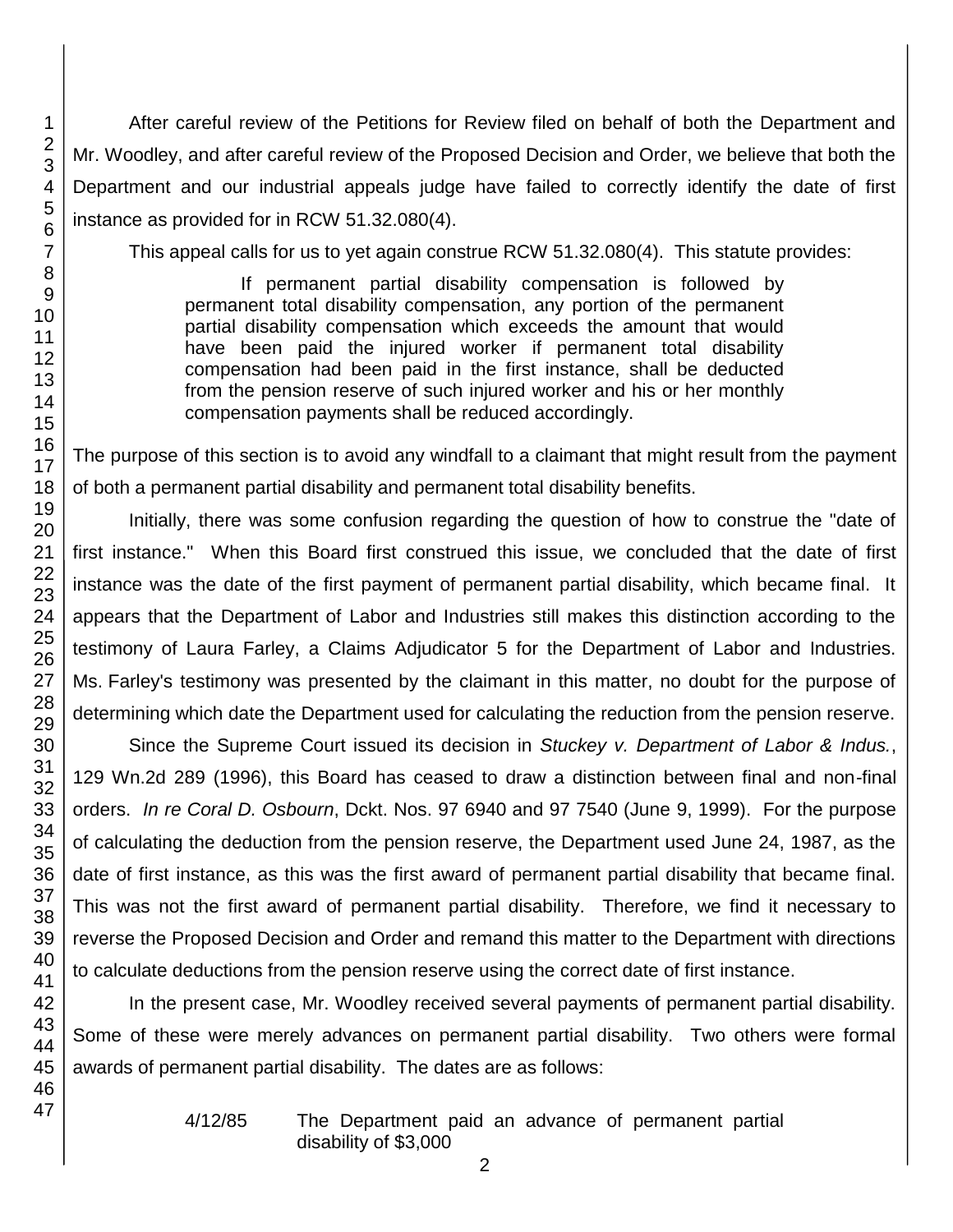- 1 2 3 4 5 6 7 8 9 10 11 12 13 14 15 16 17 18 19 20 21 22 23 24 25 26 27 28 29 30 31 32 33 34 35 36 37 38 39 40 41 42 43 44 45 46 47
- 4/26/85 The Department paid an advance of permanent partial disability of \$3,000
	- 11/13/86 The Department paid an advance of permanent partial disability of \$2,500
	- 2/5/87 The Department's first order determining the amount of permanent partial disability and closing the claim
- 2/17/87 The claimant protests the closure of the claim and the award of permanent partial disability
- 6/24/87 The Department awards additional permanent partial disability and closes the claim. The order is not protested or appealed.

For the purposes of RCW 51.32.080(4), we do not believe that mere advances on permanent partial disability should be construed as the date of first instance. Logically, there is no determination as to the actual extent of permanent partial disability. An advance is merely an estimate that there likely will be permanent partial disability but not a determination as to the eventual amount of a disability award. We conclude that only formal orders determining the extent of permanent partial disability, as opposed to a mere cash advance, should be used as the date for the "first instance" calculation under RCW 51.32.080(4). Based on the dates above, it is clear that the first Department order determining the extent of permanent partial disability was on February 5, 1987. We remand this matter to the Department with directions to recalculate deductions from the pension reserve using February 5, 1987, as the correct date of first instance.

Upon remand, we also direct the Department to follow the additional guidance on calculating the amounts, if any, to be deducted from the pension reserve based on our decision of *Osbourn* referred to above. For example, the Department should consider periods of time loss compensation that were paid following the initial award of permanent partial disability on February 5, 1987. As we noted in *Osbourn*, amounts paid for temporary total disability after the "first instance" are not subtracted from the permanent partial disability award when determining the deduction amount. *See In re John Jensen*, BIIA Dec., 32,619 (1970). We continue to affirm our holding of *In re Esther Rodriguez*, BIIA Dec., 91 5594 (1993) for the proposition that interest on unpaid amounts of permanent partial disability shall not be deducted from the pension reserve pursuant to RCW 51.32.080(4). The Department should clearly set forth the basis of all calculations pursuant to RCW 51.32.080(4) to facilitate further review and/or appeal if necessary.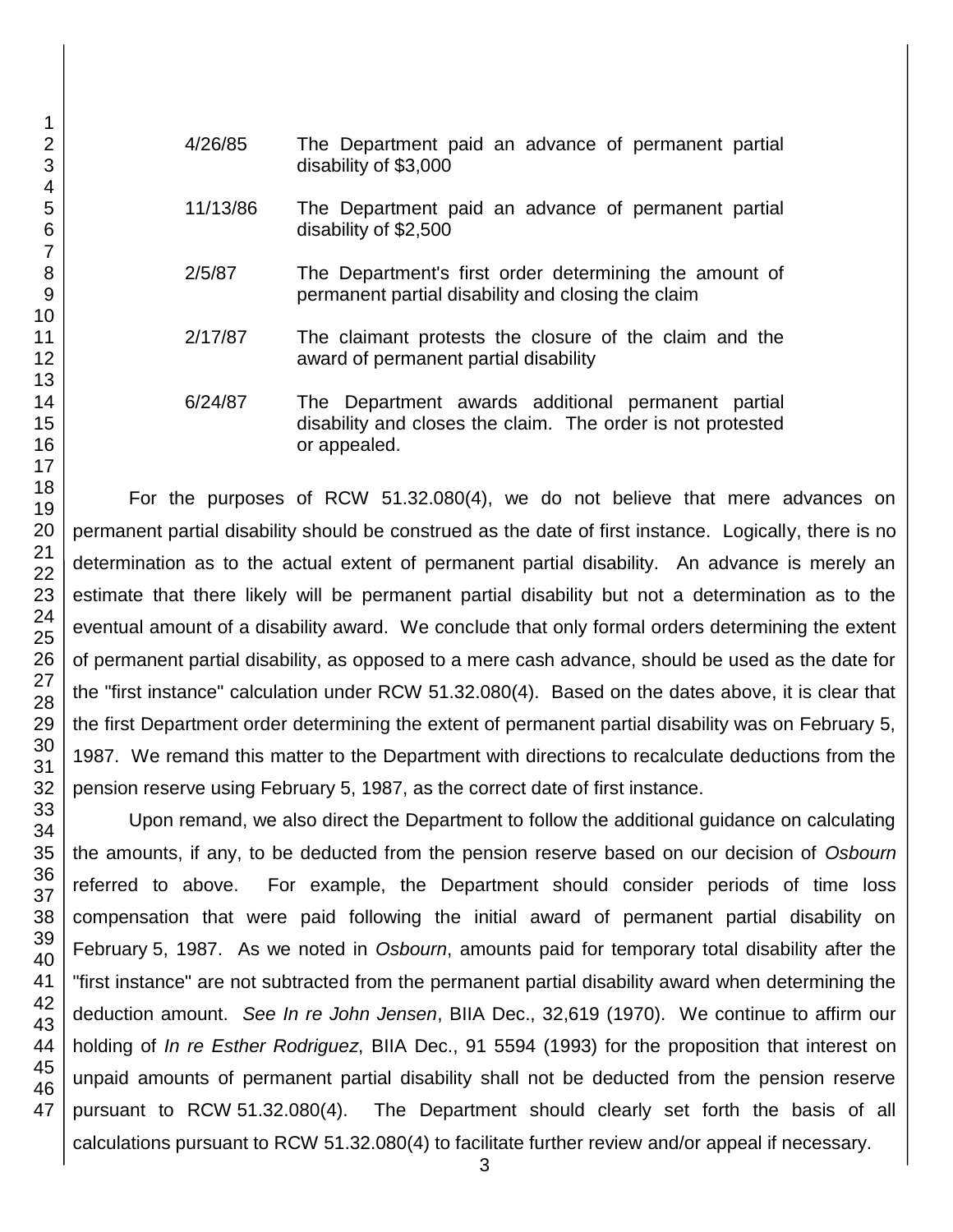### **FINDINGS OF FACT**

1. On August 21, 1981, the Department of Labor and Industries received an Application for Benefits in which the claimant, Michael L. Woodley, alleged the occurrence of an industrial injury on July 29, 1981, during the course of his employment with Weber Construction.

Thereafter, the claim was allowed and benefits were paid.

On February 5, 1987, the Department issued an order awarding a permanent partial disability of 5 percent of total bodily impairment, due to compression fractures of T3 and T4 of the thoracic spine, and paid a permanent partial disability of 25 percent of the amputation value of the left leg at or above the knee joint with functional stump, and a further permanent partial disability of 5 percent of the right leg at the ankle, less previously paid permanent partial disability, with time loss compensation as paid, and closing the claim.

On February 17, 1987, the claimant protested the Department order of February 5, 1987.

On June 11, 1987, the Department entered an order holding the February 5, 1987 order in abeyance.

On June 24, 1987, the Department issued an order closing the claim with an award for permanent partial disability equal to Category 4 of dorsolumbar and lumbosacral impairments, paid at 75 percent of the monetary value, and for 63 percent of the amputation value of the left leg above the knee joint with short thigh stump, and compensation for unspecified disabilities of 15 percent as compared to total bodily impairment, and permanent partial disability for 15 percent of the amputation value of the right leg at the ankle, less previously paid permanent partial disability, with time loss compensation as paid.

On November 18, 1987, the claimant filed an application to reopen the claim due to worsening of condition.

On June 15, 1988, the Department issued an order denying the application to reopen the claim.

On June 27, 1988, the claimant protested the Department order of June 15, 1988.

On August 18, 1988, the Department issued an order holding the June 15, 1988 order in abeyance.

On October 11, 1988, the Department issued an order affirming the order of June 15, 1988, denying the application to reopen the claim.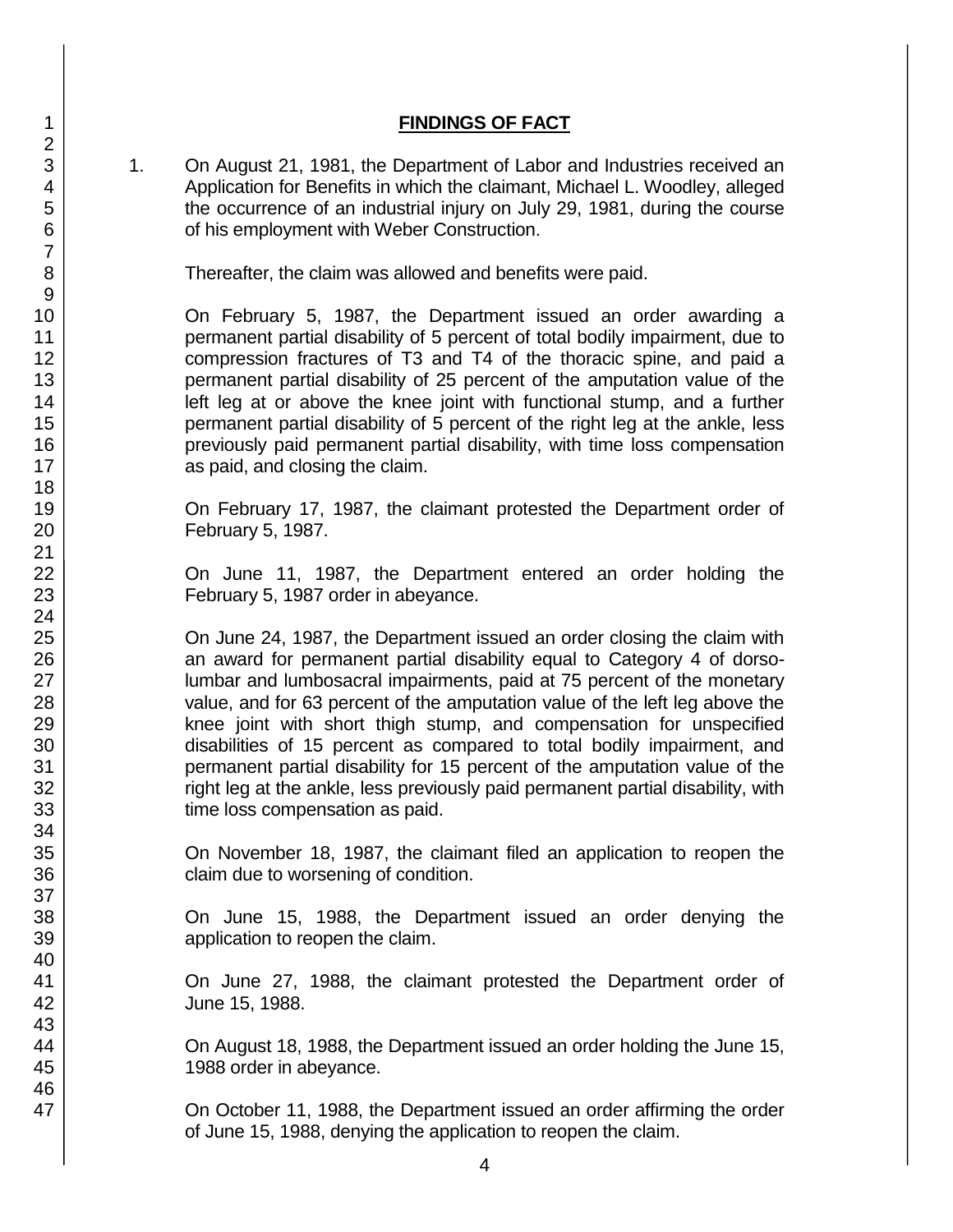On November 29, 1988, the claimant filed a Notice of Appeal with the Board of Industrial Insurance Appeals from the Department order of December 11, 1988.

On January 17, 1990, the Board issued an Order Denying Petition for Review, affirming the Department's order of October 11, 1988.

On February 8, 1991, the Superior Court for Clallam County issued an order reversing the Department's order of January 17, 1990, and directed the reopening of the claim.

On February 4, 1991, the Department of Labor and Industries issued an order reopening the claim, effective November 11, 1987. Thereafter, the claim remained open and benefits were paid.

On November 7, 2000, the Department issued an order which terminated time loss compensation as paid to December 15, 2000, placed the claimant on a pension effective December 16, 2000, determined the permanent partial disability of \$27,764.32, including interest if applicable, previously paid by an order that had become final was to be deducted from the pension reserve, and denied responsibility for Hepatitis C as not being caused by, nor aggravated by, the industrial injury.

On January 4, 2001, the Department received a Protest and Request for Reconsideration, filed on behalf of the claimant, from the November 7, 2000 Department order.

On April 25, 2001, the Department issued an order affirming the provisions of the Department order dated November 7, 2000.

On June 18, 2001, the Board received a Notice of Appeal, filed on behalf of the claimant, from the April 25, 2001 Department order (Docket No. 01 16625).

- 2. On July 29, 1981, the claimant, Michael L. Woodley, was struck by a log, resulting in injuries to his right ankle and left knee, during the course of his employment with Weber Construction.
- 3. As of December 16, 2000, Michael L. Woodley was determined to be a totally and permanently disabled worker, and was awarded benefits therefore.
- 4. The first award of permanent partial disability was made by a Department order dated February 5, 1987.
- 5. The Department deducted from the pension reserve the amount of \$163.94 for interest on unpaid permanent partial disability.